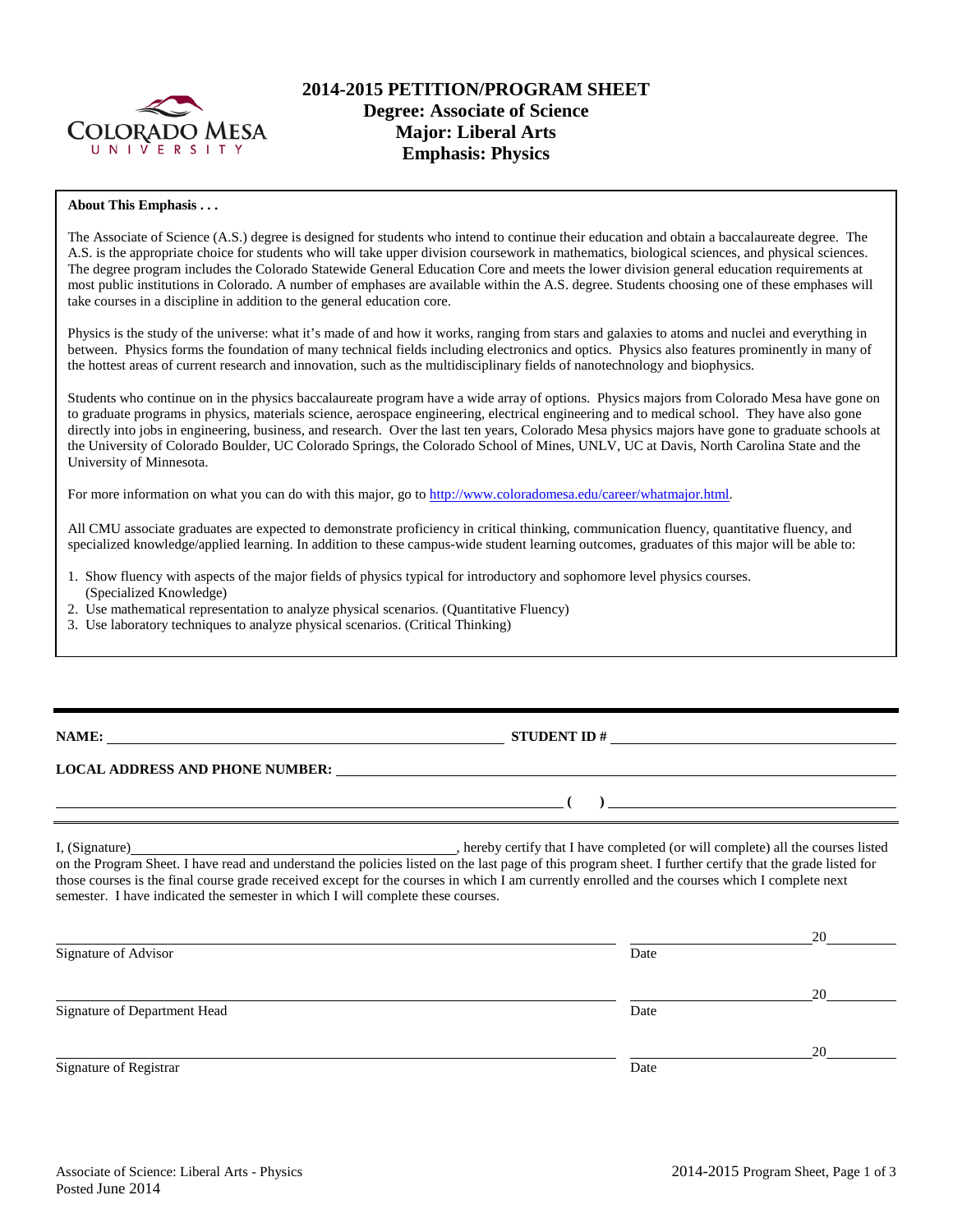### **Students should work closely with a faculty advisor when selecting and scheduling courses prior to registration.**

Degree Requirements:

- 60 semester hours total ( A minimum of 16 taken at CMU in no fewer than two semesters).
- 2.00 cumulative GPA or higher in all CMU coursework and a gr point average of 2.5 or higher must be earned in the Physics area emphasis.
- Pre-collegiate courses (usually numbered below 100) cannot be used for graduation.
- No more than one "D" may be used in completing major requirements.
- A grade of "C" or higher must be earned in all general education courses in order to be accepted for the transfer under the Core Transfer Agreements.
- A student must follow the CMU graduation requirements either from 1) the program sheet for the major in effect at the time the student officially declares a major; or 2) a program sheet for the major approved for a year subsequent to the year during which th student officially declares the major and is approved for the stud by the department head. Because a program may have requireme specific to the degree, the student should check with the faculty advisor for additional criteria. It is the student's responsibility to be aware of, and follow, all requirements for the degree being pursued. Any exceptions or substitutions must be approved by the student's faculty advisor and Department Head.
- When filling out the program sheet a course can be used only on
- See the "Undergraduate Graduation Requirements" in the catalog for additional graduation information.

## **GENERAL EDUCATION REQUIREMENTS** (31 semester hours) See the current catalog for a list of courses that fulfill the requirement below. If a course is on the general education list of options and a requirement for your major, you must use it to fulfill the major requirement and make a different selection within the general educati requirement.

| Course No Title                                                                                                                                                                   |    | Sem.hrs Grade Term/Trns |
|-----------------------------------------------------------------------------------------------------------------------------------------------------------------------------------|----|-------------------------|
| <b>English</b> (6 semester hours, must receive a grade of "C" or better and                                                                                                       |    |                         |
| must be completed by the time the student has 60 semester hours.)                                                                                                                 |    |                         |
| <b>ENGL 111 English Composition</b>                                                                                                                                               | 3  |                         |
| <b>ENGL 112 English Composition</b>                                                                                                                                               | 3  |                         |
| <b>Math:</b> MATH 151 (3 semester hours, must receive a grade of "C" or<br>better, must be completed by the time the student has 60 semester<br>hours.)<br>MATH 151<br>Calculus I | 5* |                         |
| *3 credits apply to the General Ed requirements and 2 credits apply to<br>elective credit                                                                                         |    |                         |
| <b>Humanities</b> (3 semester hours)                                                                                                                                              |    |                         |

\_\_\_\_\_\_ \_\_\_\_ \_\_\_\_\_\_\_\_\_\_\_\_\_\_\_\_\_\_\_\_\_\_\_\_ \_\_\_\_ \_\_\_\_\_ \_\_\_\_\_\_\_\_

| Course No Title                               |                                                                                                                                                                                            | Sem.hrs Grade Term/Trns |                                                                                                                                                                                                                                                                                                                                                                                                                                                                                           |
|-----------------------------------------------|--------------------------------------------------------------------------------------------------------------------------------------------------------------------------------------------|-------------------------|-------------------------------------------------------------------------------------------------------------------------------------------------------------------------------------------------------------------------------------------------------------------------------------------------------------------------------------------------------------------------------------------------------------------------------------------------------------------------------------------|
|                                               | Social and Behavioral Sciences (6 semester hours)                                                                                                                                          |                         |                                                                                                                                                                                                                                                                                                                                                                                                                                                                                           |
|                                               | <u> 1999 - 1999 - 1999 - 1999 - 1999 - 1999 - 1999 - 1999 - 1999 - 1999 - 1999 - 1999 - 1999 - 1999 - 1999 - 199</u><br>Natural Sciences (7 semester hours, one course must include a lab) |                         |                                                                                                                                                                                                                                                                                                                                                                                                                                                                                           |
|                                               | <u> 1999 - Jan James James, mars and de la production de la production de la production de la production de la p</u>                                                                       |                         |                                                                                                                                                                                                                                                                                                                                                                                                                                                                                           |
| History (3 semester hours)<br>HIST            |                                                                                                                                                                                            |                         |                                                                                                                                                                                                                                                                                                                                                                                                                                                                                           |
|                                               | <b>Fine Arts</b> (3 semester hours)                                                                                                                                                        |                         |                                                                                                                                                                                                                                                                                                                                                                                                                                                                                           |
|                                               | <b>OTHER LOWER DIVISION REQUIRMENTS (5 semester hours)</b>                                                                                                                                 |                         |                                                                                                                                                                                                                                                                                                                                                                                                                                                                                           |
|                                               | <b>Kinesiology</b> (2 semester hours)                                                                                                                                                      |                         |                                                                                                                                                                                                                                                                                                                                                                                                                                                                                           |
|                                               | KINE 100 Health and Wellness                                                                                                                                                               | 1                       | $\overline{\phantom{a}}$ and $\overline{\phantom{a}}$                                                                                                                                                                                                                                                                                                                                                                                                                                     |
|                                               | KINA $1 \_$ $\_$                                                                                                                                                                           |                         |                                                                                                                                                                                                                                                                                                                                                                                                                                                                                           |
|                                               |                                                                                                                                                                                            |                         |                                                                                                                                                                                                                                                                                                                                                                                                                                                                                           |
|                                               | <b>Applied Studies</b> (3 semester hours)                                                                                                                                                  |                         |                                                                                                                                                                                                                                                                                                                                                                                                                                                                                           |
|                                               | PHYSICS EMPHASIS REQUIREMENTS (24 semester hours)                                                                                                                                          |                         |                                                                                                                                                                                                                                                                                                                                                                                                                                                                                           |
|                                               | <b>Core Classes</b> $(13$ semester hours)                                                                                                                                                  |                         |                                                                                                                                                                                                                                                                                                                                                                                                                                                                                           |
|                                               | PHYS 131 Fundamental Mechanics 4                                                                                                                                                           |                         |                                                                                                                                                                                                                                                                                                                                                                                                                                                                                           |
|                                               |                                                                                                                                                                                            |                         |                                                                                                                                                                                                                                                                                                                                                                                                                                                                                           |
|                                               | PHYS 131L Fundamental Mechanics Lab 1<br>PHYS 132 Electromagnetism & Optics 4                                                                                                              |                         |                                                                                                                                                                                                                                                                                                                                                                                                                                                                                           |
|                                               | PHYS 132L Electromagnetism & Optics Lab1                                                                                                                                                   |                         |                                                                                                                                                                                                                                                                                                                                                                                                                                                                                           |
|                                               | Choose either PHYS 230 Intermediate Dynamics OR PHYS 231                                                                                                                                   |                         |                                                                                                                                                                                                                                                                                                                                                                                                                                                                                           |
| <b>Modern Physics</b>                         |                                                                                                                                                                                            |                         |                                                                                                                                                                                                                                                                                                                                                                                                                                                                                           |
| PHYS $\_\_\_\_\_\_\_\_\_\$                    |                                                                                                                                                                                            |                         |                                                                                                                                                                                                                                                                                                                                                                                                                                                                                           |
| $\mathfrak{Z}$                                |                                                                                                                                                                                            |                         |                                                                                                                                                                                                                                                                                                                                                                                                                                                                                           |
|                                               | <b>Physics Specialization Classes</b> (11 Semester Hours)                                                                                                                                  |                         |                                                                                                                                                                                                                                                                                                                                                                                                                                                                                           |
|                                               |                                                                                                                                                                                            |                         |                                                                                                                                                                                                                                                                                                                                                                                                                                                                                           |
| *MATH 151 Calculus I                          |                                                                                                                                                                                            | 2                       |                                                                                                                                                                                                                                                                                                                                                                                                                                                                                           |
| MATH 152 Calculus II<br>MATH 253 Calculus III |                                                                                                                                                                                            | 5<br>$\overline{4}$     | $\begin{tabular}{ll} \multicolumn{1}{l}{} & \multicolumn{1}{l}{} & \multicolumn{1}{l}{} \\ \multicolumn{1}{l}{} & \multicolumn{1}{l}{} & \multicolumn{1}{l}{} \\ \multicolumn{1}{l}{} & \multicolumn{1}{l}{} & \multicolumn{1}{l}{} \\ \multicolumn{1}{l}{} & \multicolumn{1}{l}{} & \multicolumn{1}{l}{} \\ \multicolumn{1}{l}{} & \multicolumn{1}{l}{} \\ \multicolumn{1}{l}{} & \multicolumn{1}{l}{} \\ \multicolumn{1}{l}{} & \multicolumn{1}{l}{} \\ \multicolumn{1}{l}{} & \multic$ |